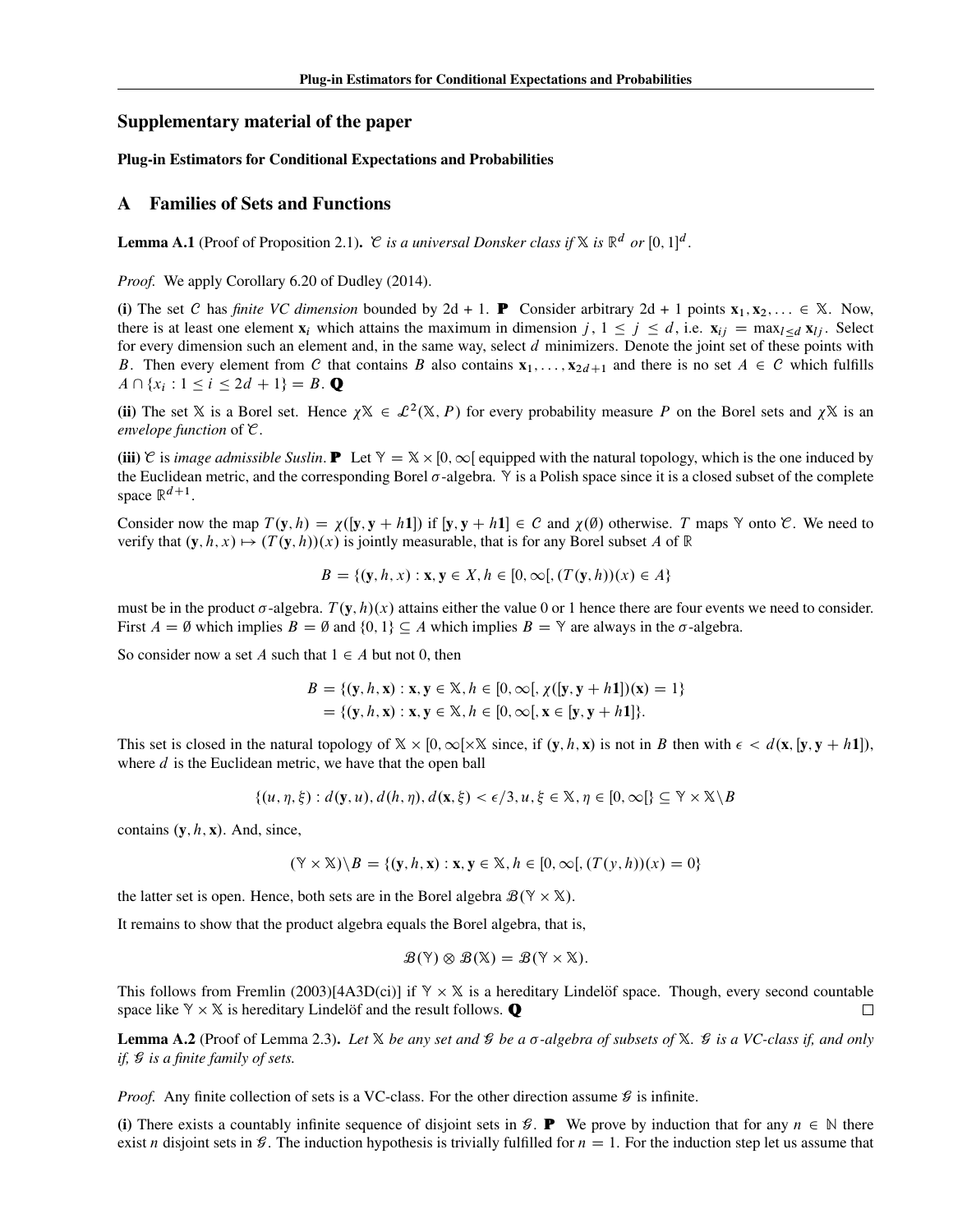$A_1, \ldots, A_n \in \mathcal{G}$  are not empty and mutually disjoint. There exists an element  $B \in \mathcal{G}$  that is not contained in  $\sigma(A_1, \ldots, A_n)$ since otherwise  $\mathcal{G} = \sigma(A_1, \ldots, A_n)$  and  $\mathcal{G}$  would be finite. Take such an element B. If  $B \setminus \bigcup_{i \leq n} A_i \in \mathcal{G}$  is not empty then add this to the sequence as  $A_{n+1}$ .  $A_{n+1}$  is then obviously disjoint from all  $A_1, \ldots, A_n$ . If  $B \setminus \bigcup_{i \leq n} A_n = \emptyset$  then  $B \subsetneq \bigcup_{i \leq n} A_n$ . Furthermore, there is some  $i \leq n$  such that  $A_i \setminus B \neq \emptyset \neq A_i \cap B$ , because otherwise B would be a union of a subset of  $A_1, \ldots, A_n$ . Now, remove  $A_i$  from the sequence and add  $A_i \setminus B$  and  $A_i \cap B$  to the sequence. This way we gain  $n+1$  disjoint elements that are all contained in  $\mathcal G$ . This implies now directly that there is a countably infinite sequence of disjoint sets contained in  $\mathcal{G}$ . **Q** 

(ii) By (i) we can choose a sequence  $\{A_n\}_{n\in\mathbb{N}}$  of disjoint and non-empty subsets of  $\mathcal{E}$ . By countable choice we can select a sequence  $\{x_n\}_{n\in\mathbb{N}}$  such that  $x_n \in A_n$ . Consider any  $k \in \mathbb{N}$ , points  $x_1, \ldots, x_k$  and any subset of these, say  $\{x_{n_i}: i \leq l, 0 \leq n_1 < n_2... < n_l \leq k\}$  for  $l \leq k$  and consider the corresponding sequence of sets  $\{A_{n_i}: i \leq l\}$  then  $\{x_{n_i}: i \leq l\} = \{x_n\}_{n \leq k} \cap \bigcup \{A_{n_i}: i \leq l\}$  and the set  $\{x_i\}_{i \leq k}$  is shattered. Since this argument applies to any  $k \in \mathbb{N}$  we know that  $\mathcal G$  is not a VC-class. □

**Lemma A.3** (Proof of Lemma 5). Let  $(\Omega, \mathcal{A}, P)$  be a probability space and  $C \subset \mathcal{A}$  a disjoint family of sets such that for  $\text{each } A \in \mathcal{C} \text{ there exists } \{A_n\}_{n\in\mathbb{N}} \text{ in } \mathcal{C} \text{ with } \Omega \setminus A = \bigcup_{n\in\mathbb{N}} A_n \text{ and } \emptyset \in \mathcal{C}. \text{ For any measure } Q \text{ for which there exists a } \Omega \text{ with } \Omega \setminus A \text{ and } \Omega \text{ is a } \Omega.$ *constant*  $c > 0$  *such that for all*  $A \in C$ ,  $|Q(A) - P(A)| \le cP(A)$ *, we have that*  $\sup_{A \in \sigma(C)} |Q(A) - P(A)|/P(A) \le c$ *.* 

*Proof.* We apply the monotone class theorem.  $A, B \in \mathcal{C}$  then either  $A \cap B = \emptyset \in \mathcal{C}$  or  $A = B \in \mathcal{C}$ . Define

 $\mathcal{D} := \{A : A = \left| \right| \, \mathcal{E}, \mathcal{E} \subseteq \mathcal{C} \text{ a countable family}, \, |Q(A) - P(A)| \leq c P(A) \}.$ 

 $\mathcal D$  is a Dynkin class: (1)  $\emptyset \in \mathcal D$ ; (2)  $A \in \mathcal D$  then by assumption  $\Omega \setminus A = \bigcup_{n \in \mathbb N} A_n$  for some elements  $A_n \in \mathcal C$  and because the  $A_n$  are disjoint we have

$$
|Q(\Omega \setminus A) - P(\Omega \setminus A)| \le \sum_{n \in \mathbb{N}} |Q(A_n) - P(A_n)| \le c \sum_{n \in \mathbb{N}} P(A_n) = c P(\Omega \setminus A)
$$

and  $\Omega \backslash A \in \mathcal{D}$ . (3) If  $\{A_n\}_{n \in \mathbb{N}}$  is a disjoint sequence in  $\mathcal{D}$ , then

$$
\left|Q\left(\bigcup_{n\in\mathbb{N}}A_n\right)-P\left(\bigcup_{n\in\mathbb{N}}A_n\right)\right|\leq \sum_{n\in\mathbb{N}}|Q(A_n)-P(A_n)|\leq cP\left(\bigcup_{n\in\mathbb{N}}A_n\right).
$$

Since each  $A_n$  is a countable family of elements on C we know that  $\bigcup_{n\in\mathbb{N}}A_n$  is also a countable family of elements of C and therefore  $\bigcup_{n\in\mathbb{N}} A_n \in \mathcal{D}$ . The result follows now from the monotone class theorem since  $C \subseteq \mathcal{D}$ .

**Corollary A.1** (Proof of Proposition 2.1). Let  $([0,1]^d, A, P)$  be a probability space such that P has a density p that *is lower bounded by*  $b > 0$ . Let  $\{\lambda_n\}_{n\geq 1}$  *be a non-decreasing sequence in*  $\mathbb{N}_+$  *such that*  $\lim_{n\to\infty}\lambda_n = \infty$  *then*  $\|v_n(A)\|_{\sigma(\mathcal{C}_{\lambda_n})} \in O_P^*(\sqrt{\log(n)} 2^{d\lambda_n/2})$ . Furthermore, for any Borel set A and  $\epsilon > 0$  there exists an  $n \in \mathbb{N}$  and  $B \in \sigma(\mathcal{C}_{\lambda_n})$ *such that*  $P(A \Delta B) \leq \epsilon$ *.* 

*Proof.* The universal approximation property of the family of sets  $C$  is well known. We provide here for completeness a simple proof. The set  $\sigma(C_n)$  contains many intervals. In particular, to every element **x**<sup>'</sup> in {**x** : **x**<sub>i</sub>  $\in$  l<sub>n</sub>, i  $\leq$  n}, where  $l_n = \{\sum_{i=1}^{\mu_n} d_i/2^i : d_i \in \{0, 1\}\}\$ , and any element  $\mathbf{x}''$  in  $\{\mathbf{x} : \mathbf{x}_i \in r_n, i \leq n\}$ , where  $r_n = \{1 - \sum_{i=1}^{\mu_n} d_i/2^i : d_i \in \{0, 1\}\}\$ , corresponds an interval  $I = [\mathbf{x}', \mathbf{x}''] \in \sigma(C_n)$ . Both,  $\bigcup_{n \geq 1} l_n$  and  $\bigcup_{n \geq 1} r_n$  lie dense in [0, 1]. This implies that any halfopen interval  $[\mathbf{a}, \mathbf{b})$ ,  $0 \le \mathbf{a}_i < \mathbf{b}_i \le 1$  for all  $i \le d$ , can be approximated arbitrary well in Lebesgue measure, i.e. for  $\epsilon > 0$ and with  $\mu$  denoting Lebesgue-measure, there exists an  $n \in \mathbb{N}$  and an  $I \in \sigma(C_n)$  such that  $[\mathbf{a}, \mathbf{b}) \subseteq I$  and  $\mu(I \setminus [\mathbf{a}, \mathbf{b})] \leq \epsilon$ . Consider now any Borel subset A of [0, 1]<sup>d</sup> and  $\epsilon > 0$ . Let  $\{\mathbf{I}_n\}_{n \geq 1}$  be a sequence of half-open intervals in [0, 1]<sup>d</sup> such that  $A \subseteq \bigcup_{n\geq 1} I_n$  and  $\mu(\bigcup_{n\geq 1} I_n) \leq \mu(A) + \epsilon/4$ . Furthermore, select for each  $I_n$  an half-open interval  $I'_n \in \bigcup_{m\geq 1} \sigma(C_m)$ such that  $\overline{\mathbf{I}}_n \subseteq \mathbf{I}'_n$  and  $\mu(\overline{\mathbf{I}'_n}\backslash \mathbf{I}_n) \leq \epsilon/2^{n+2}$  then  $A \subseteq \bigcup_{n\geq 1} \mathbf{I}'_n$  and

$$
\mu(\bigcup_{n\geq 1} \mathbf{I}'_n) \leq \mu(\bigcup_{n\geq 1} \mathbf{I}'_n \setminus \bigcup_{n\geq 1} \mathbf{I}_n) + \mu(\bigcup_{n\geq 1} \mathbf{I}_n) \leq \mu(A) + \epsilon/4 + \mu(\bigcup_{n\geq 1} (\mathbf{I}'_n \setminus \mathbf{I}_n)) \leq \mu(A) + \epsilon/2.
$$

Choose an N such that  $\mu(\bigcup_{n\geq N} I'_n) \leq \epsilon/2$  and define  $B = \bigcup_{n\leq N} I'_n \in \bigcup_{m\geq 1} \sigma(C_m)$ . Then  $\mu(B\setminus A) \leq$  $\mu(\bigcup_{n\geq 1} I'_n \setminus A) \leq \epsilon/2$  and  $\mu(A \setminus B) \leq \mu(\bigcup_{n\geq 1} I'_n \setminus B) \leq \epsilon/2$ . Hence,  $\mu(A \triangle B) \leq \epsilon$ . Since P is absolutely continuous with respect to Lebesgue-measure we can choose for every  $\epsilon > 0$  a  $\delta > 0$  such that  $\mu(A \Delta B) \leq \delta$  implies  $P(A \Delta B) \leq \epsilon$ and the second part of the proposition follows. $\Box$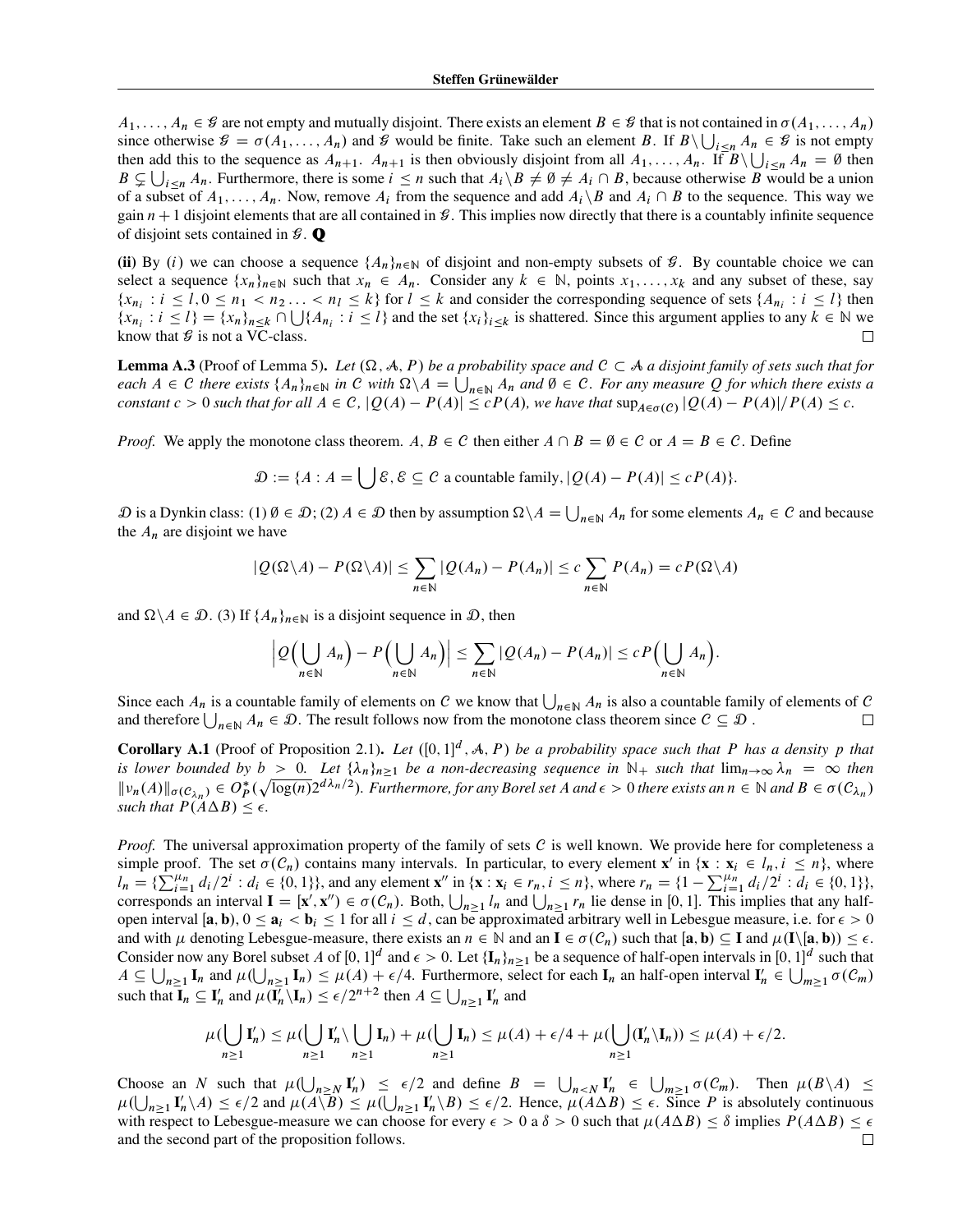## B Conditioning

**Proposition B.1** (Proof of Proposition 3.1). If  $C \subseteq B_{\mathsf{S}}$  is a finite set with  $\inf_{B \in C} P(B) > 0$ , F is a subset of  $\mathcal{L}^1(P)$ *uniformly bounded in supremum norm and*  $F_c$  *is a*  $P$ -Donsker class then

$$
\sup_{f \in \mathcal{F}} \sup_{B \in \mathcal{C}} |E_n(f \mid B) - E(f \mid B)| \in O_P^*(n^{-1/2}).
$$

*Furthermore, if*  $C' \subseteq B_{\mathbb{S}}$ *, is such that*  $\mathcal{C}'$ *is a* P*-Donsker class then*

$$
\sup_{A\in\mathcal{C}}\sup_{B\in\mathcal{C}}|P_n(A|B)-P(A|B)|\in O_P^*(n^{-1/2}).
$$

*Proof.* For a finite family of measurable sets C the corresponding set of indicator functions  $\mathcal C$  is always a P-Donsker class since for a single element the standard CLT provides the necessary statement and finite unions of  $P$ -Donsker classes are again P-Donsker due to (Dudley, 2014)[Thm 4.34]. Hence,

$$
\sup_{\epsilon \in \mathcal{F}, B \in \mathcal{C}} \left| \int_B f \, dP_n - \int_B f \, dP \right| = \sup_{f \in \mathcal{F}, B \in \mathcal{C}} \left| \int f \times \chi(B) \, dP_n - \int f \times \chi(B) \, dP \right| = O_P^*(n^{-1/2})
$$

and

 $\boldsymbol{f}$ 

<span id="page-2-0"></span>
$$
\sup_{B \in C} |P_n(B) - P(B)| = O_P^*(n^{-1/2}).
$$

By definition this implies that for  $\epsilon > 0$  there exists an  $M_1$  such that  $Pr^*$ {sup<sub> $B \in \mathcal{C}$ </sub>  $|P(B) - P_n(B)| > M_1 n^{-1/2}$ } <  $\epsilon/2$ for all  $n \ge 1$ . Let  $N := [(2M_1/\inf_{B \in \mathcal{C}} P(B))^2]$ . Because  $\inf_{B \in \mathcal{C}} P(B) > 0$ , for all  $n \ge N$  we have for any  $A \in \mathcal{C}$  that

$$
\{P_n(A) < \inf_{B \in \mathcal{C}} P(B)/2\} \subseteq \{P_n(A) < P(A)/2\} = \{P(A) - P_n(A) > P(A)/2\}
$$
\n
$$
\subseteq \{\sup_{B \in \mathcal{C}} |P(B) - P_n(B)| > P(A)/2\} \subseteq \{\sup_{B \in \mathcal{C}} |P(B) - P_n(B)| > \inf_{B' \in \mathcal{C}} P(B')/2\}
$$
\n
$$
\subseteq \{\sup_{B \in \mathcal{C}} |P(B) - P_n(B)| > M_1 n^{-1/2}\}.
$$

Similarly, there exists an  $M_2$  such that  $Pr^*$ { $sup_{f \in \mathcal{F}, B \in \mathcal{C}}$   $\left| \int_B f dP_n - \int_B f dP \right| > M_2 n^{-1/2}$ } <  $\epsilon/2$ . The events

$$
\Omega_n := \left\{ \sup_{B \in \mathcal{C}} |P(B) - P_n(B)| \le M_1 n^{-1/2} \right\} \cap \left\{ \sup_{f \in \mathcal{F}, B \in \mathcal{C}} \left| \int_B f \, dP_n - \int_B f \, dP \right| \le M_2 n^{-1/2} \right\}
$$

have outer probability  $Pr^*(\Omega_n) \geq 1 - \epsilon$  and for all  $n \geq N$  and  $B \in \mathcal{C}$ ,  $\Omega_n \subseteq \{P_n(B) \geq \inf_{B' \in \mathcal{C}} P(B')/2\}$ . In the event  $\Omega_n$ ,  $n \geq N$ , we know that  $P_n(B) > 0$  and

$$
E_n(f|B) - E(f|B)
$$
\n
$$
= \left(\int_B f dP_n\right) / P_n(B) - \left(\int_B f dP\right) / P(B)
$$
\n
$$
= \left(P(B) \int_B f dP_n - P_n(B) \int_B f dP\right) / (P_n(B)P(B))
$$
\n
$$
= \left(P(B) \left(\int_B f dP_n - \int_B f dP\right) + (P(B) - P_n(B)) \int_B f dP\right) / (P_n(B)P(B)).
$$
\n(8)

Therefore, for  $n \geq N$  in the event  $\Omega_n$ ,

$$
n^{1/2} \sup_{f \in \mathcal{F}, B \in \mathcal{C}} \left| \left( \int_B f \, dP_n \right) \right/ P_n(B) - \left( \int_B f \, dP \right) \right/ P(B) \left| \leq 2 \left( M_2 + bM_1 \right) \right/ c^2,
$$

where  $b := \sup_{x \in \mathcal{S}, f \in \mathcal{F}} |f(x)|$  and  $c := \inf_{B \in \mathcal{C}} P(B) > 0$ .

For any  $n < N$  and B with  $P_n(B) = 0$  the estimate  $E_n(f | B) = 0$  by definition and

$$
\sup_{f \in \mathcal{F}} |E_n(f \mid B) - E(f \mid B)| = \sup_{f \in \mathcal{F}} \left| \left( \int_B f \, dP \right) \right/ P(B) \right| \le b < \infty.
$$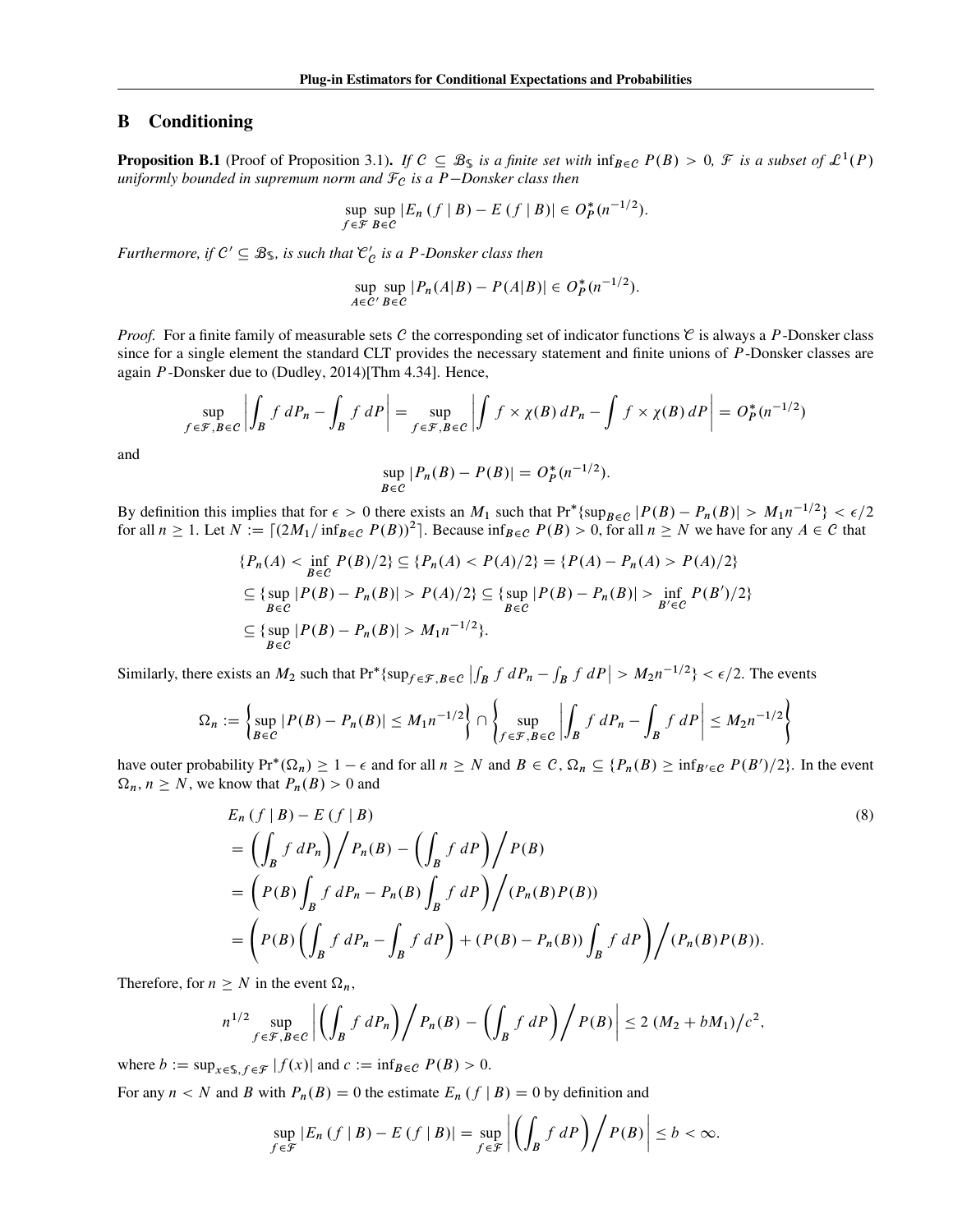For any  $n < N$  with  $P_n(B) > 0$  we have that

$$
n^{1/2} \sup_{f \in \mathcal{F}, B \in \mathcal{C}} \left| \left( \int_B f \, dP_n \right) \right/ P_n(B) - \left( \int_B f \, dP \right) \right/ P(B) \left| \le 2n^{1/2} b < \infty \right|
$$

and with the constant  $M := \max\{2(M_2 + bM_1)/c^2, 2N^{1/2}b\}$  we have

$$
\Pr^* \{ \sup_{f \in \mathcal{F}} \sup_{B \in \mathcal{C}} |E_n(f \mid B) - E(f \mid B)| > Mn^{-1/2} \} \le \epsilon.
$$

 $\Box$ 

This is sufficient to prove the first claim. The second claim follows from the first by substituting  $\mathcal{C}'$  for  $\mathcal{F}$ .

**Proposition B.2** (Proof of Proposition 3.2). If  $C \subseteq \mathcal{B}_{S}$ ,  $\mathcal{C}$  and  $\mathcal{F}_{C}$  are P-Donsker classes,  $\mathcal{F}$  is a subset of  $\mathcal{L}^{1}(P)$ *uniformly bounded in supremum norm and* P *has a density which is lower bounded by a constant* b > 0 *then with*  $C_n := \{ C : C \in \mathcal{C}, \mu(C) \geq n^{-\alpha} \}$  and  $\alpha \in [0, 1/2)$ 

$$
\sup_{f \in \mathcal{F}} \sup_{B \in C_n} |E_n(f \mid B) - E(f \mid B)| \in O_P^*(n^{\alpha - 1/2}).
$$

*Furthermore, if*  $C' \subseteq B_{\$}$  *is such that*  $C'$ *is a* P*-Donsker class then*

$$
\sup_{A \in \mathcal{C}'} \sup_{B \in \mathcal{C}_n} |P_n(A|B) - P(A|B)| \in O_P^*(n^{\alpha - 1/2}).
$$

*Proof.* As in the the proof of Proposition 3.1,  $\sup_{f \in \mathcal{F}, B \in \mathcal{C}} \left| \int_B f dP_n - \int_B f dP \right| \in O_P^*(n^{-1/2})$  and  $\sup_{B \in \mathcal{C}} |P_n(B) - P(B)| \in O_P^*(n^{-1/2}).$  Hence, for a given  $\epsilon > 0$  there exists a  $M_1$  such that  $Pr^* \{ \sup_{B \in \mathcal{C}} |P(B) - P_n(B)| > M_1 n^{-1/2} \}$  <  $\epsilon/2$ . In particular, since by assumption  $\inf_{B' \in \mathcal{C}_n} P(B')/2 \ge$  $b$  inf<sub>B'</sub> $\epsilon C_n$   $\mu(B')/2 \ge (b/2)n^{-\alpha}$  we have for  $N := [(2M_1/b)^{1/(1/2-\alpha)}]$  and all  $n \ge N$ ,  $B \in C_n$  that

$$
\{P_n(B) < \inf_{B' \in C_n} P(B')/2\} \subseteq \{ \sup_{B \in C_n} |P(B) - P_n(B)| > \inf_{B' \in C_n} P(B')/2\}
$$
\n
$$
\subseteq \{ \sup_{B \in C_n} |P(B) - P_n(B)| > (b/2)n^{-\alpha} \} \subseteq \{ \sup_{B \in C_n} |P(B) - P_n(B)| > M_1 n^{-1/2} \}
$$
\n
$$
\subseteq \{ \sup_{B \in C} |P(B) - P_n(B)| > M_1 n^{-1/2} \}.
$$

and, since the last event has an outer probability strictly less than  $\epsilon/2$ , there exists an  $M_2$  such that for all  $n \ge N$  the events

$$
\Omega_n := \left\{ \sup_{B \in \mathcal{C}} |P(B) - P_n(B)| \le M_1 n^{-1/2} \right\} \cap \left\{ \sup_{f \in \mathcal{F}, B \in \mathcal{C}} \left| \int_B f \, dP_n - \int_B f \, dP \right| \le M_2 n^{-1/2} \right\}
$$

have outer probability  $Pr^*(\Omega_n) \geq 1 - \epsilon$  and  $\{P_n(B) \geq inf_{B' \in C_n} P(B')/2\} \supseteq \Omega_n$  for all  $n \geq N$ .

Using the bound [\(8\)](#page-2-0)

$$
\left| \left( \int_B f dP_n \right) / P_n(B) - \left( \int_B f dP \right) / P(B) \right|
$$
  
\n
$$
\leq \left| \left( \int_B f dP_n - \int_B f dP \right) / P_n(B) \right| + \left| (P(B) - P_n(B)) \int_B f dP \right/ (P_n(B) P(B)) \right|.
$$

Let  $c = \sup_{x \in \mathcal{S}} \sup_{f \in \mathcal{F}} |f(x)| < \infty$  then  $\left| \int_B f dP \right| \le c P(B)$  and, since  $P_n(B) \ge (b/2)n^{-\alpha}$  on  $\Omega_n$ , for  $n \ge N$ 

$$
\sup_{f \in \mathcal{F}} \sup_{B \in C_n} |E_n(f \mid B) - E(f \mid B)| \le (2M_2/b)n^{\alpha - 1/2} + (2cM_1/b)n^{\alpha - 1/2}.
$$

As in the the proof of Proposition 3.1 the errors for  $n < N$  can be bounded since  $\inf_{n \le N} \inf_{B \in C_n} P(B) \ge bN^{-\alpha}$  and the first result follows. Substituting  $\mathcal{C}'$  for  $\mathcal F$  yields the second claim. П

Lemma B.1. If  $\mathcal G$  is a  $\sigma$ -algebra consisting of finitely many elements then there exists a unique partition  $\mathcal P_{\mathcal G}$  such that *each element of*  $\mathcal G$  *can be represented as a finite union of elements of*  $\mathcal P$  $\mathcal G$ *.*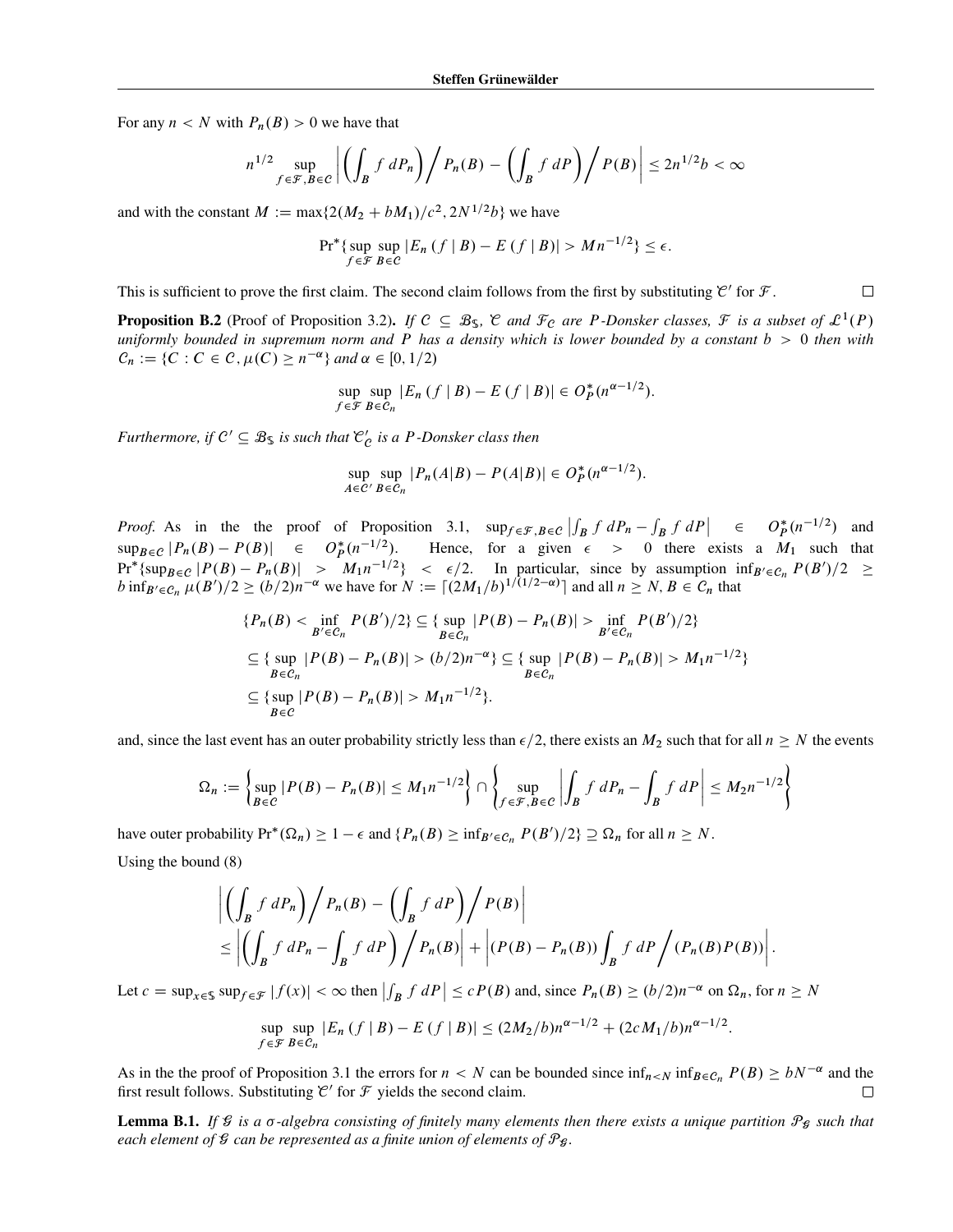*Proof.* (i) Uniqueness. Assume there are two partitions  $\mathcal{P}_{g}$  and  $\mathcal{P}'_{g}$ . There must be an element  $B \in \mathcal{P}'_{g}$  that is not in  $\mathcal{P}'_g$  (or vice versa) since otherwise  $\mathcal{P}'_g = \mathcal{P}_g$ . This B is equal to  $A_1 \cup ... \cup A_n$  for some  $n \in \mathbb{N}$  and disjoint, non-empty, elements  $A_1, \ldots, A_n \in \mathcal{P}_{\mathcal{G}}$ . Now  $A_1 \subsetneq B$  but  $A_1$  cannot be a finite union of elements of  $\mathcal{P}'_{\mathcal{G}}$  since  $\mathcal{P}'_{\mathcal{G}}$  is a partition.

(ii) Enumerate  $\mathcal G$  as  $A_1, \ldots, A_n$  where n is the cardinality of  $\mathcal G$ . We construct a partition iterartively. I.e. we construct for each  $i \leq n$  a family of sets  $B_i = \{B_{1i}, \ldots, B_{m_i,i}\}\$ that is disjoint and such that  $A_1, \ldots, A_i$  can be represented as unions of the  $B_{j,i}$  elements. For  $i = 1$  let  $B_{11} = A_1$ . Now assume we have such a family of sets for i and we want to get a family of disjoint sets for  $A_1, \ldots, A_{i+1}$ . Consider the following family of set

$$
\mathcal{B}_{i+1} = \{A_{i+1} \setminus \bigcup \mathcal{B}_i\} \cup \{B \setminus A_{i+1} : B \in \mathcal{B}_i\} \cup \{A_{i+1} \cap B : B \in \mathcal{B}_i\}.
$$

Clearly ever  $B \in \mathcal{B}_i$  can still be represented as a union of elements since  $B = (B \setminus A_{i+1}) \cup (B \cap A_{i+1})$ . Similarly,  $A_{i+1} = (A_{i+1} \setminus \bigcup \mathcal{B}_i) \cup (A_{i+1} \cap \bigcup \mathcal{B}_i)$  can be represented. The family of sets is also disjoint: any element of the form  $B \setminus A_{i+1}$  is certainly disjoint from any  $B' \cap A_{i+1}$  and  $A_{i+1} \setminus B'' \supset A_{i+1} \setminus \bigcup \mathcal{B}_i$ . Also, since the elements in  $\mathcal{B}_i$  are disjoint any two  $B \setminus A_{i+1}$  and  $B' \setminus A_{i+1}$  will be disjoint. Finally, any  $A_{i+1} \cap B$  is disjoint of  $A_{i+1} \setminus \bigcup \mathcal{B}_i$  and  $(A_{i+1} \cap B) \cap (A_{i+1} \cap B') = \emptyset$ . This concludes the induction.  $\Box$ 

**Proposition B.3** (Proof of Proposition 3.3). If  $\mathcal{G} \subseteq \mathcal{B}_{\mathsf{S}}$  *is a*  $\sigma$ -algebra consisting of finitely many sets,  $\mathcal{F}$  *is a subset of*  $\mathcal{L}^1(P)$  uniformly bounded in supremum norm,  $\mathcal{F}_{\mathcal{G}}$  is a P-Donsker class then

$$
\sup_{f \in \mathcal{F}} \| E_n(f \mid \mathcal{G}) - E(f \mid \mathcal{G}) \|_{\mathcal{L}^1(P)} \in O_P^*(n^{-1/2}).
$$

*Furthermore, if*  $C \subseteq \mathcal{B}_{\mathsf{S}}$ *, is such that*  $\mathcal{C}_{\mathcal{G}}$  *is a P-Donsker class then* 

$$
\sup_{A\in\mathcal{C}}\|P_n(A\,|\,\mathcal{G})-P(A\,|\,\mathcal{G})\,\|_{\mathcal{L}^1(P)}\in O_P^*(n^{-1/2}).
$$

*Proof.* If  $P(B) = 0$  for some  $B \in \mathcal{G}$  then  $\int_B (E_n(f | \mathcal{G}) - E(f | \mathcal{G})) dP = 0$ . Let  $\mathcal{G}' = \{B : B \in \mathcal{G}, P(B) > 0\}$  then from Proposition 3.1 it follows that

$$
\sup_{f \in \mathcal{F}} \sup_{B \in \mathcal{B}'} |E_n(f \mid B) - E(f \mid B)| \in O_P^*(n^{-1/2}).
$$

For  $\epsilon > 0$ , choose M, N such that  $F_n = \{ \sup_{f \in \mathcal{F}} \sup_{B \in \mathcal{G}'} |E_n(f \mid B) - E(f \mid B)| \leq Mn^{-1/2} \}$  has probability  $P(F_n) \ge$  $1 - \epsilon$  for all  $n \ge N$ . For  $B \in \mathcal{G}'$ , let  $B_1, \ldots, B_m \in \mathcal{P}_{\mathcal{G}} \subseteq \mathcal{G}$  such that  $B = B_1 \cup \ldots \cup B_m$ , then P-a.s.  $E(f | \mathcal{G}) =$  $\sum_{i \leq m} E(f|B_i) \times \chi B_i$  and

$$
\left| \int_{B} (E_n(f|\mathcal{G}) - E(f|\mathcal{G})) dP \right| \leq \sum_{i \leq m} \left| \int_{B \cap B_i} (E_n(f|B_i) - E(f|B_i)) dP \right|
$$
  
\n
$$
\leq \sum_{i \leq m} |E_n(f|B_i) - E(f|B_i)| P(B \cap B_i) \leq Mn^{-1/2} \sum_{i \leq m} P(B \cap B_i)
$$
  
\n
$$
= Mn^{-1/2} P(B) \leq Mn^{-1/2}.
$$

Furthermore,

$$
\|E_n(f|\mathcal{G})-E(f|\mathcal{G})\|_{\mathcal{L}^1(P)}\leq 2\sup_{B\in\mathcal{G}}\Big|\int_B E_n(f|\mathcal{G})-E(f|\mathcal{G})\,dP\Big|\leq 2Mn^{-1/2}.
$$

 $\Box$ 

This implies the result. The second result follows again from the first.

**Proposition B.4** (Proof of Proposition 3.4). Let  $([0, 1]^d, \mathcal{B}, P)$  be a probability space such that P has a density p that is *lower bounded by*  $b > 0$  *and let*  $\{\lambda_n\}_{n \geq 1}$  *be a non-decreasing sequence in*  $\mathbb{N}_+$  *such that* 

$$
\lambda_n \in o\bigg(\frac{1}{3d \log(2)} \log\bigg(\frac{n}{\sqrt{\log(n)}}\bigg)\bigg).
$$

If  $\mathcal F$  is a subset of  $\mathcal L^1(P)$  uniformly bounded in supremum norm which fulfills Equation 4, then

$$
\sup_{f\in\mathcal{F}}\|E_n\left(f\big|\mathcal{G}_{\lambda_n}\right)-E\left(f\big|\mathcal{G}_{\lambda_n}\right)\|_{\infty}\in O_P^*(\sqrt{\log(n)}2^{(3/2)d\lambda_n}n^{-1/2}).
$$